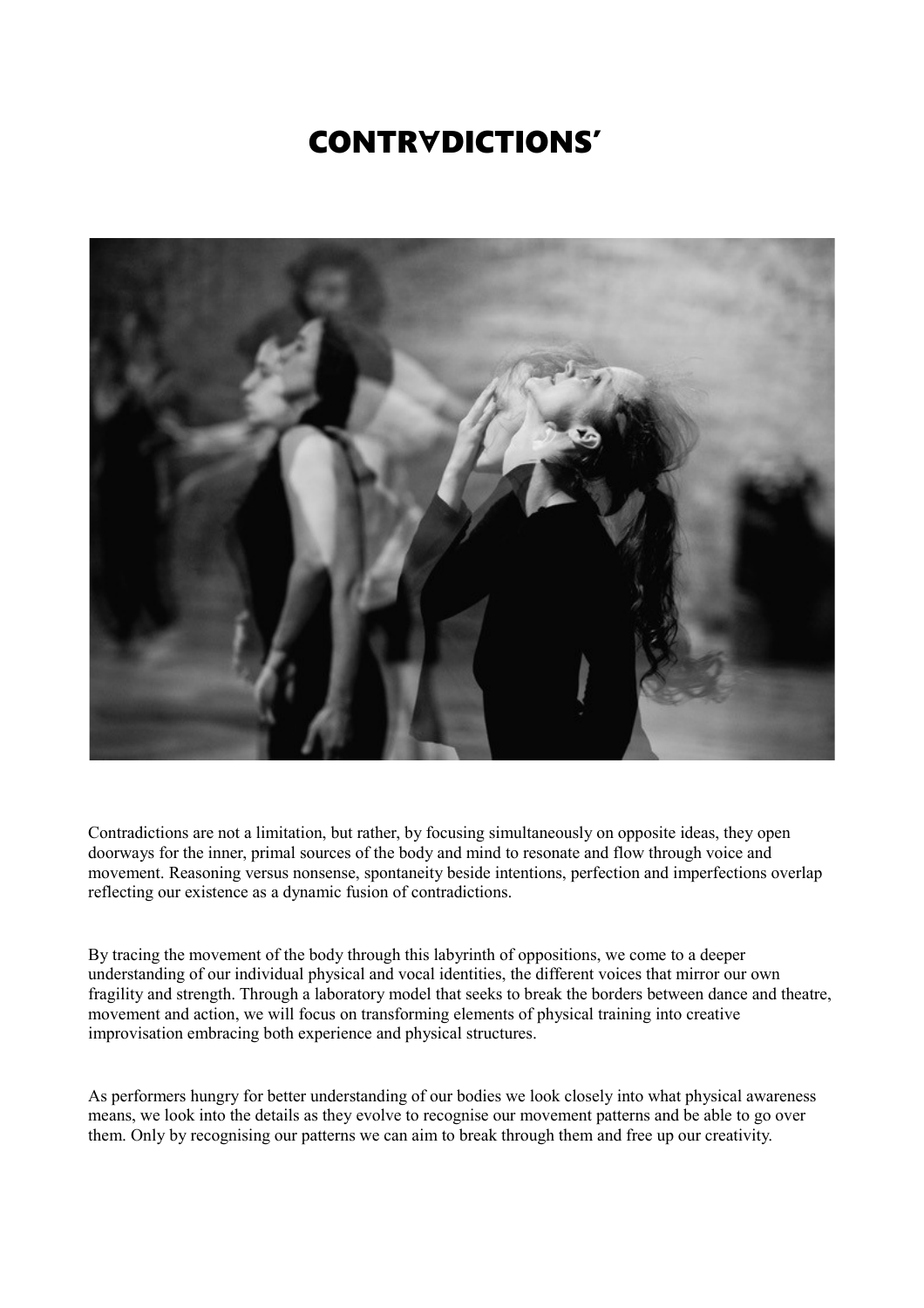

In this workshop we will focus on exercises which link techniques, improvisations and physical structures and on their transformation into potential storylines.

We find it very important to constantly challenge training with performance practice. For us it is a quest of transition between basic physical awareness (training) into creativity and further into a frame of action.

"The aim is not to create bodies that are plastic devices in service to the storytelling of theatre, but on the contrary, to instill a practice that keeps the physical body a well-cleaned instrument, capable of complex subtle expression. By engaging the entire body-mind, the body becomes a lum inous reflection of the inner thoughts and the channel for the self." Matej Matejka

## **Participants will be introduced to elements of:**

- sensitivity and listening through partner and group relations
- awakening the anatomy of the body to develop readiness for action
- transformation from physical training into creative improvisation
- composition of physical structures
- group rhythmical pulse and body rhythm
- the ritual of a respectful and focused working environment